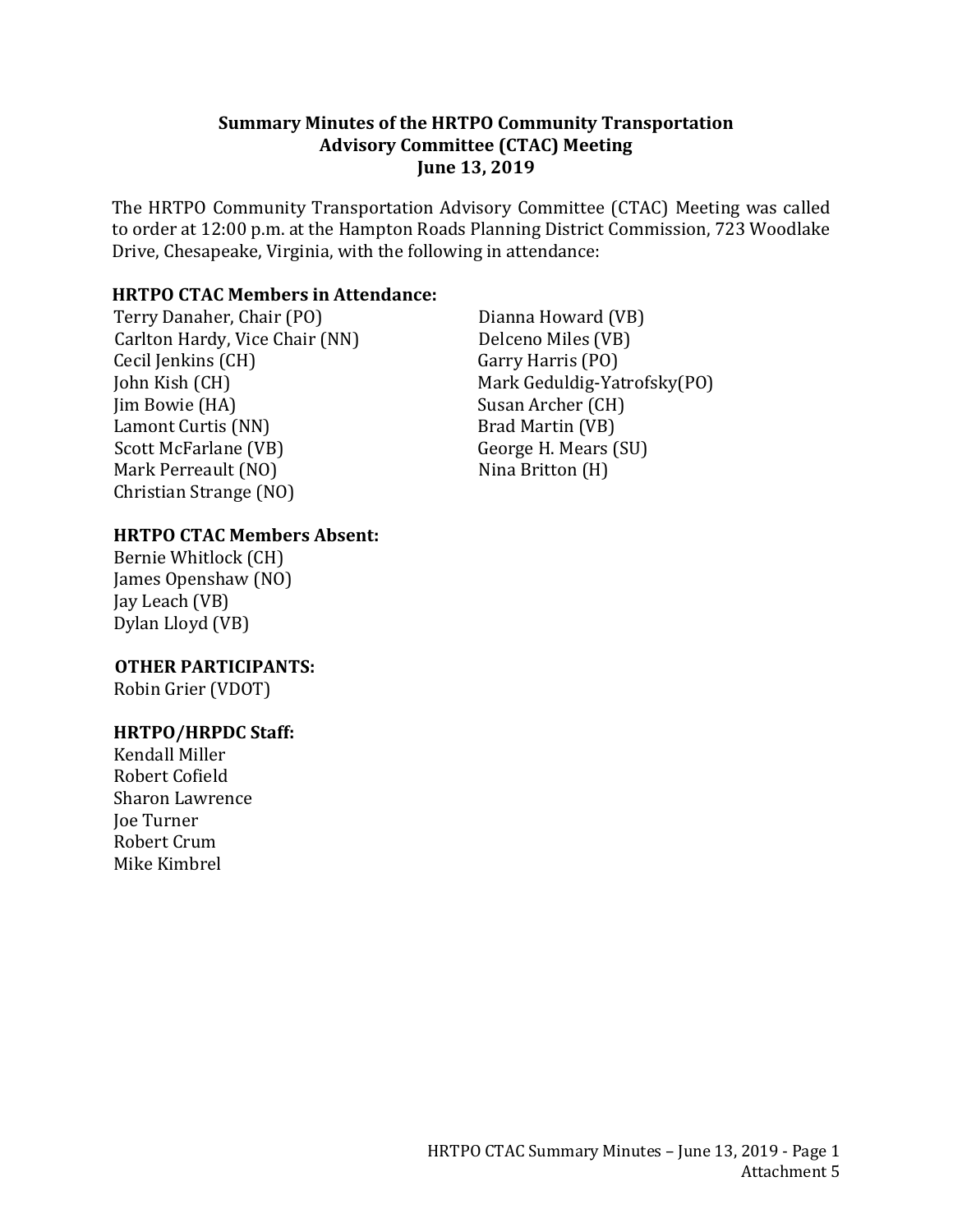## **Public Comment Period**

There were no public comments.

## **Submitted Public Comments**

There were no submitted public comments.

## **Approval of Agenda**

Chair Terry Danaher asked for motion to approve the agenda. Hearing none, Ms. Delceno Miles Moved to approve the agenda as written; seconded by Mr. Mark Geduldig-Yatrofsky The Motion Carried.

#### **Summary Minutes of the March 14, 2019 CTAC Meeting**

Chair Danaher asked for a motion to approve the March 14, 2019 summary minutes. Hearing none, Mr. Mark Perreault Moved to approve the minutes as written; seconded by Mr. John Kish. The Motion Carried.

### **New Member Introduction – Terry Danaher, Chair**

Terry Danaher introduced two new CTAC members; Mr. George Mears (Suffolk) and Mr. Mark Geduldig-Yatrofsky (Portsmouth). Both new members gave the CTAC a brief overview of their backgrounds and their reasons for joining the CTAC.

#### **Regional Branding Initiative**

Mr. John Martin, South Eastern Institute of Research presented the Regional Branding Initiative to the CTAC, explaining that the goal of the initiative was to answer the following questions:

- 1. What is Hampton Roads' reputation in the world?
- 2. Do people know who Hampton Road is?
- 3. Do people know where Hampton Roads is?
- 4. For those who know Hampton Roads, what do they think about us?
- 5. Does our reputation hurt us or help us in attracting visitors, new residents and new business investments?

He went on to explain, that the goal of this effort is to come together as a region to address these questions in a thoughtful, thorough and collaborative way through the Hampton Roads Regional Branding Initiative (RBI).